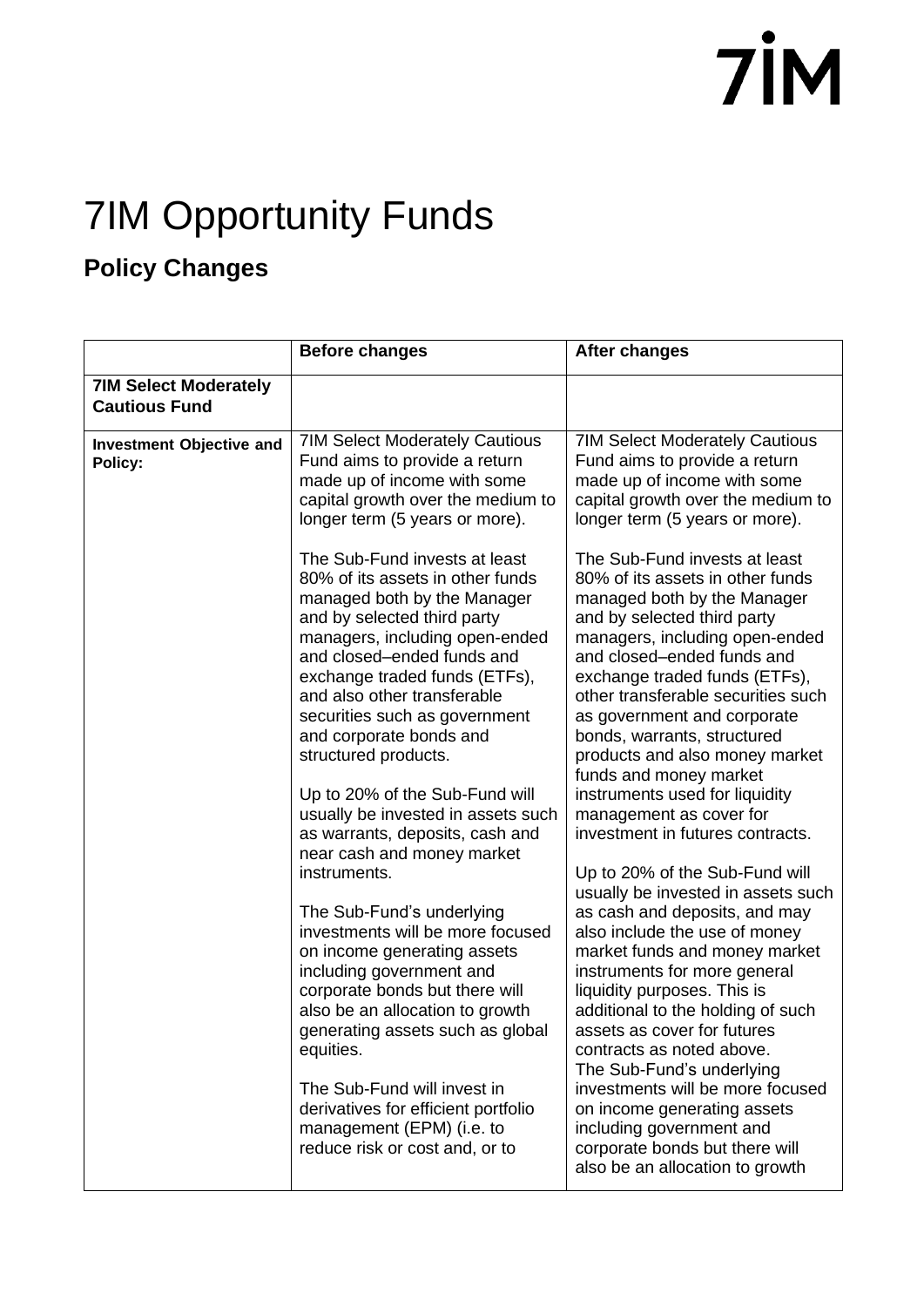| generate extra income) as well as<br>for investment purposes.<br>In extraordinary market<br>conditions, it may not be<br>appropriate for the Sub-Fund to<br>be invested in funds and other<br>assets as noted above and the<br>Sub-Fund may temporarily invest<br>up to 100% of its total assets in<br>deposits, cash, near cash,<br>treasury bills, government bonds<br>or short-term money market<br>instruments. Examples of<br>extraordinary market conditions<br>include periods of heightened<br>volatility caused by a sudden<br>economic downturn or events<br>such as political unrest, war or<br>bankruptcy of large financial<br>institutions. | generating assets such as global<br>equities.<br>The Sub-Fund will invest in<br>derivatives for efficient portfolio<br>management (EPM) (i.e. to<br>reduce risk or cost and, or to<br>generate extra income) as well as<br>for investment purposes.<br>In extraordinary market<br>conditions, it may not be<br>appropriate for the Sub-Fund to<br>be invested in funds and other<br>assets as noted above and the<br>Sub-Fund may temporarily invest<br>up to 100% of its total assets in<br>deposits, cash, near cash,<br>treasury bills, government bonds<br>or short-term money market<br>instruments. Examples of<br>extraordinary market conditions<br>include periods of heightened<br>volatility caused by a sudden<br>economic downturn or events<br>such as political unrest, war or<br>bankruptcy of large financial<br>institutions. |
|-----------------------------------------------------------------------------------------------------------------------------------------------------------------------------------------------------------------------------------------------------------------------------------------------------------------------------------------------------------------------------------------------------------------------------------------------------------------------------------------------------------------------------------------------------------------------------------------------------------------------------------------------------------|-------------------------------------------------------------------------------------------------------------------------------------------------------------------------------------------------------------------------------------------------------------------------------------------------------------------------------------------------------------------------------------------------------------------------------------------------------------------------------------------------------------------------------------------------------------------------------------------------------------------------------------------------------------------------------------------------------------------------------------------------------------------------------------------------------------------------------------------------|
|                                                                                                                                                                                                                                                                                                                                                                                                                                                                                                                                                                                                                                                           |                                                                                                                                                                                                                                                                                                                                                                                                                                                                                                                                                                                                                                                                                                                                                                                                                                                 |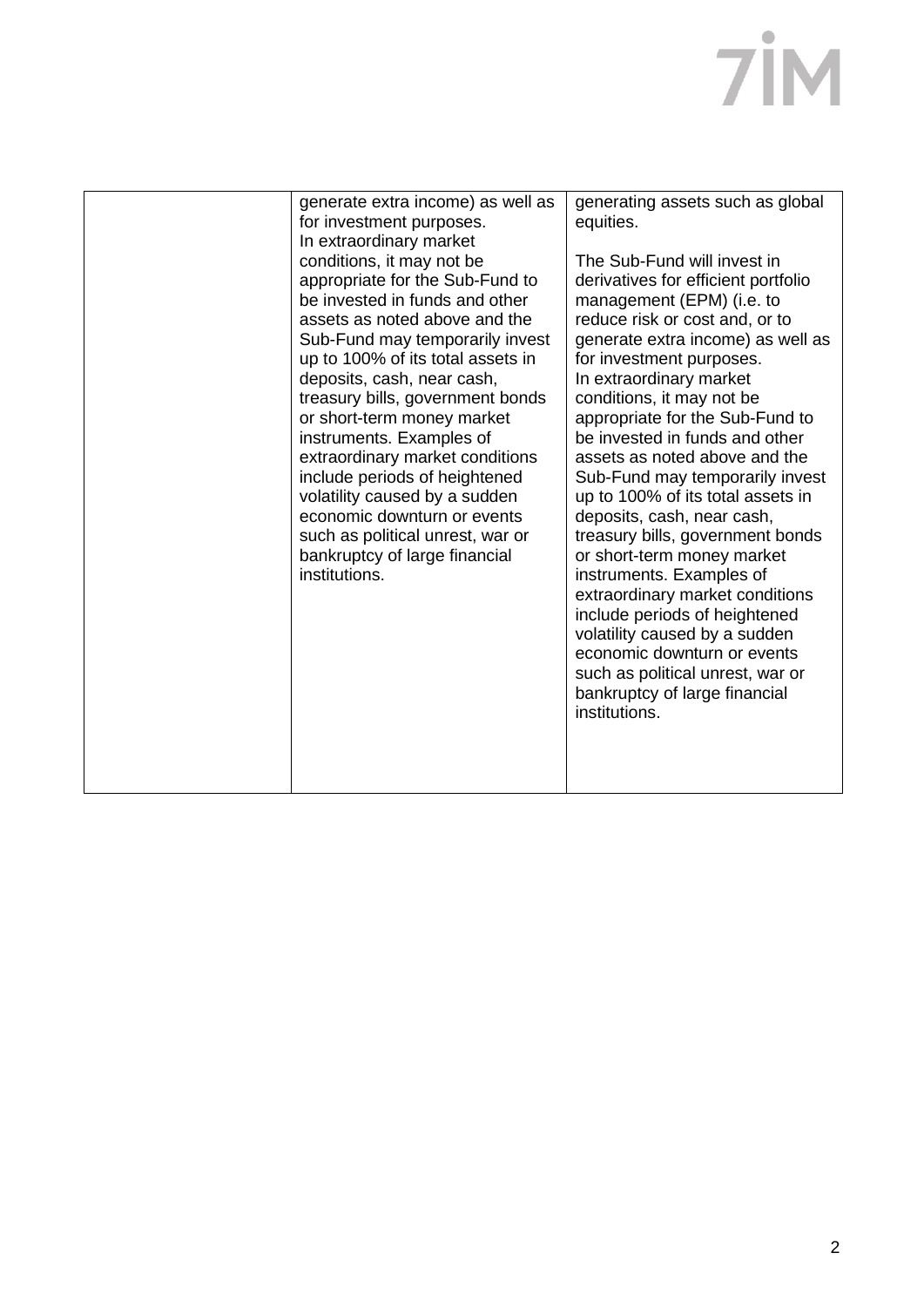|                                            | <b>Before changes</b>                                                                                                                                                                                                                                                                                                                                                                                                                                                                                                                                                                                                                                                                                                                                                                                                                                            | <b>After changes</b>                                                                                                                                                                                                                                                                                                                                                                                                                                                                                                                                                                                                                                                                                                                                                                                                                                                                                         |
|--------------------------------------------|------------------------------------------------------------------------------------------------------------------------------------------------------------------------------------------------------------------------------------------------------------------------------------------------------------------------------------------------------------------------------------------------------------------------------------------------------------------------------------------------------------------------------------------------------------------------------------------------------------------------------------------------------------------------------------------------------------------------------------------------------------------------------------------------------------------------------------------------------------------|--------------------------------------------------------------------------------------------------------------------------------------------------------------------------------------------------------------------------------------------------------------------------------------------------------------------------------------------------------------------------------------------------------------------------------------------------------------------------------------------------------------------------------------------------------------------------------------------------------------------------------------------------------------------------------------------------------------------------------------------------------------------------------------------------------------------------------------------------------------------------------------------------------------|
| <b>7IM Select Balanced</b><br><b>Fund</b>  |                                                                                                                                                                                                                                                                                                                                                                                                                                                                                                                                                                                                                                                                                                                                                                                                                                                                  |                                                                                                                                                                                                                                                                                                                                                                                                                                                                                                                                                                                                                                                                                                                                                                                                                                                                                                              |
| <b>Investment Objective</b><br>and Policy: | <b>7IM Select Balanced Fund aims</b><br>to provide a balance of income<br>and capital growth over the<br>medium to longer term (5 years or<br>more).                                                                                                                                                                                                                                                                                                                                                                                                                                                                                                                                                                                                                                                                                                             | <b>7IM Select Balanced Fund aims</b><br>to provide a balance of income<br>and capital growth over the<br>medium to longer term (5 years or<br>more).                                                                                                                                                                                                                                                                                                                                                                                                                                                                                                                                                                                                                                                                                                                                                         |
|                                            | The Sub-Fund invests at least<br>80% of its assets in other funds<br>managed both by the Manager<br>and by selected third party<br>managers, including open-ended<br>and closed-ended funds and<br>exchange traded funds (ETFs),<br>and also other transferable<br>securities such as government<br>and corporate bonds and<br>structured products.<br>Up to 20% of the Sub-Fund will<br>usually be invested in assets such<br>as warrants, deposits, cash and<br>near cash and money market<br>instruments.<br>The Sub-Fund's underlying<br>investments will comprise a mix of<br>assets with scope for capital<br>growth such as equities and<br>income generating assets<br>including government and<br>corporate bonds.<br>The Sub-Fund will invest in<br>derivatives for efficient portfolio<br>management (EPM) (i.e. to<br>reduce risk or cost and, or to | The Sub-Fund invests at least<br>80% of its assets in other funds<br>managed both by the Manager<br>and by selected third party<br>managers, including open-ended<br>and closed-ended funds and<br>exchange traded funds (ETFs),<br>other transferable securities such<br>as government and corporate<br>bonds, warrants and structured<br>products and also money market<br>funds and money market<br>instruments used for liquidity<br>management as cover for<br>investment in futures contracts.<br>Up to 20% of the Sub-Fund will be<br>invested in assets such as cash,<br>and deposits, and may also<br>include the use of money market<br>funds and money market<br>instruments, for more general<br>liquidity purposes. This is<br>additional to the holding of such<br>assets as cover for futures<br>contracts as noted above.<br>The Sub-Fund's underlying<br>investments will comprise a mix of |
|                                            | generate extra income) as well as<br>for investment purposes.<br>In extraordinary market<br>conditions, it may not be                                                                                                                                                                                                                                                                                                                                                                                                                                                                                                                                                                                                                                                                                                                                            | assets with scope for capital<br>growth such as equities and<br>income generating assets<br>including government and                                                                                                                                                                                                                                                                                                                                                                                                                                                                                                                                                                                                                                                                                                                                                                                         |
|                                            | appropriate for the Sub-Fund to<br>be invested in funds and other<br>assets as noted above and the<br>Sub-Fund may temporarily invest<br>up to 100% of its total assets in<br>deposits, cash, near cash,<br>treasury bills, government bonds                                                                                                                                                                                                                                                                                                                                                                                                                                                                                                                                                                                                                     | corporate bonds.<br>The Sub-Fund will invest in<br>derivatives for efficient portfolio<br>management (EPM) (i.e. to<br>reduce risk or cost and, or to<br>generate extra income) as well as<br>for investment purposes.                                                                                                                                                                                                                                                                                                                                                                                                                                                                                                                                                                                                                                                                                       |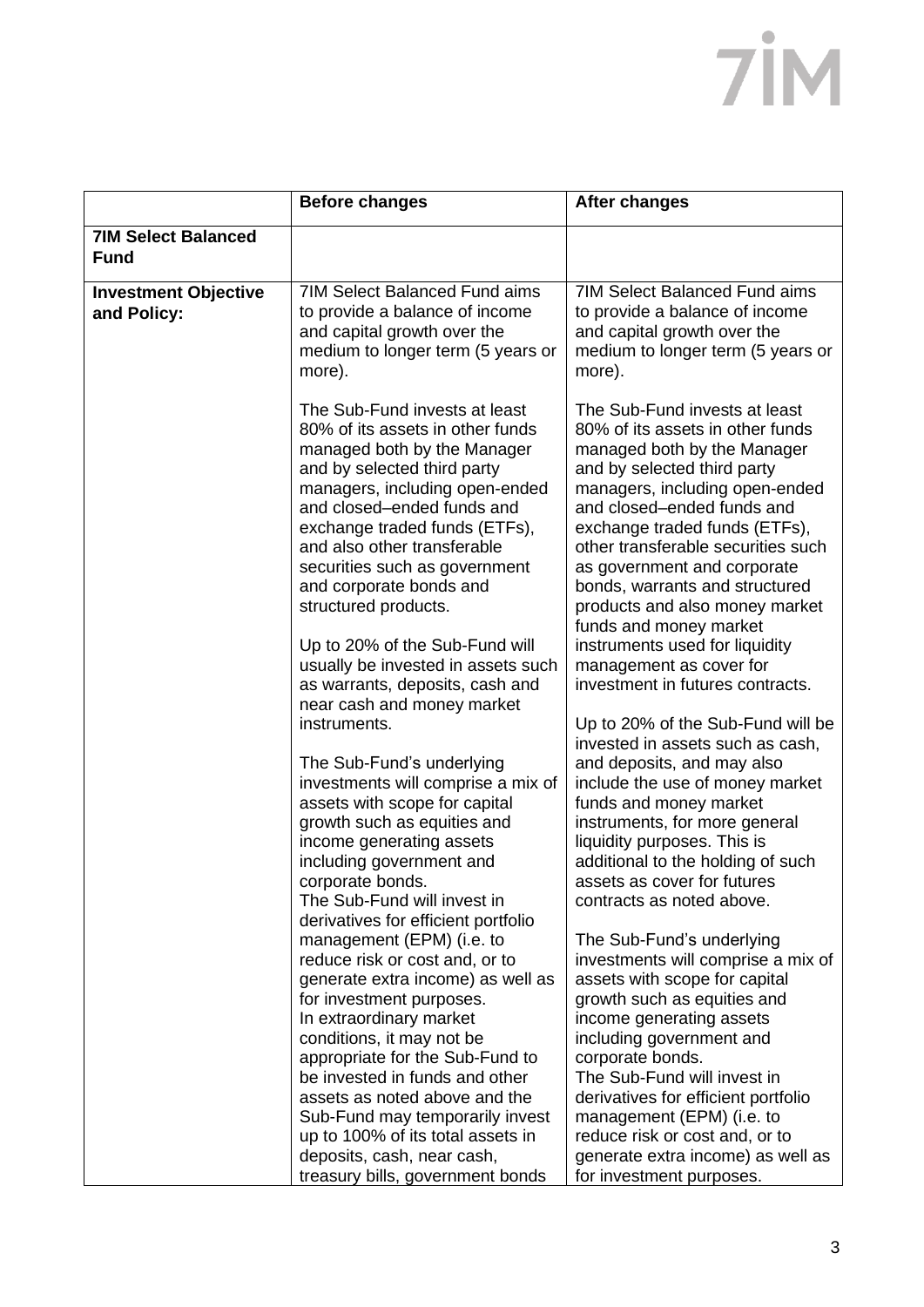| In extraordinary market<br>or short-term money market<br>instruments. Examples of<br>conditions, it may not be<br>appropriate for the Sub-Fund to<br>extraordinary market conditions<br>be invested in funds and other<br>include periods of heightened<br>volatility caused by a sudden<br>assets as noted above and the<br>economic downturn or events<br>Sub-Fund may temporarily invest<br>up to 100% of its total assets in<br>such as political unrest, war or<br>bankruptcy of large financial<br>deposits, cash, near cash,<br>institutions.<br>treasury bills, government bonds<br>or short-term money market<br>instruments. Examples of<br>extraordinary market conditions<br>include periods of heightened<br>volatility caused by a sudden<br>economic downturn or events<br>such as political unrest, war or<br>bankruptcy of large financial<br>institutions. |  |  |
|------------------------------------------------------------------------------------------------------------------------------------------------------------------------------------------------------------------------------------------------------------------------------------------------------------------------------------------------------------------------------------------------------------------------------------------------------------------------------------------------------------------------------------------------------------------------------------------------------------------------------------------------------------------------------------------------------------------------------------------------------------------------------------------------------------------------------------------------------------------------------|--|--|
|                                                                                                                                                                                                                                                                                                                                                                                                                                                                                                                                                                                                                                                                                                                                                                                                                                                                              |  |  |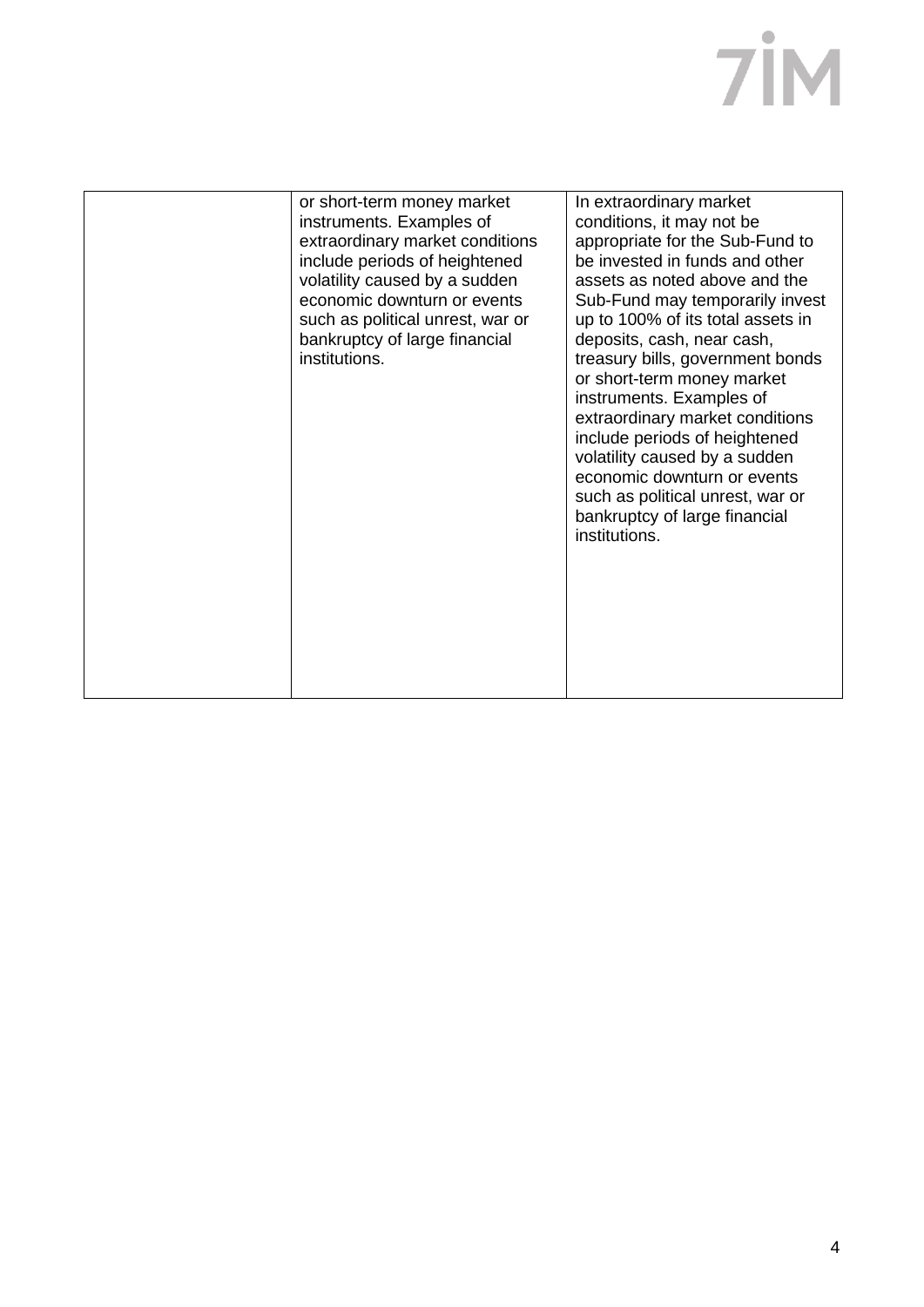| <b>7IM Select Moderately</b><br><b>Adventurous Fund</b><br><b>Objective</b><br><b>Investment</b><br><b>7IM Select Moderately</b><br><b>7IM Select Moderately</b><br>and Policy:<br>Adventurous Fund aims to<br>Adventurous Fund aims to<br>provide a return made up of<br>provide a return made up of<br>capital growth with some income<br>capital growth with some income<br>over the medium to longer term (5<br>over the medium to longer term (5<br>years or more).<br>years or more).<br>The Sub-Fund invests at least<br>The Sub-Fund invests at least<br>80% of its assets in other funds<br>80% of its assets in other funds<br>managed both by the Manager<br>managed both by the Manager<br>and by selected third party<br>and by selected third party<br>managers, including open-ended<br>managers, including open-ended<br>and closed-ended funds and<br>and closed-ended funds and<br>exchange traded funds (ETFs),<br>exchange traded funds (ETFs),<br>and also other transferable<br>other transferable securities such<br>securities such government and<br>government and corporate bonds,<br>corporate bonds and structured<br>warrants and structured products<br>and also money market funds and<br>products.<br>money market instruments used<br>for liquidity management as cover<br>Up to 20% of the Sub-Fund will<br>for investment in futures<br>usually be invested in assets such<br>as warrants, deposits, cash and<br>contracts.<br>near cash and money market<br>instruments.<br>Up to 20% of the Sub-Fund will be<br>invested in assets such as cash,<br>The Sub-Fund's underlying<br>and deposits, and may also<br>investments will be focused on<br>include the use of money market<br>funds and money market<br>assets that provide capital growth<br>including equities but, there will<br>instruments, for more general<br>be an allocation to income<br>liquidity purposes. This is<br>additional to the holding of such<br>generating assets such as<br>government bonds and corporate<br>assets as cover for futures<br>bonds.<br>contracts as noted above.<br>The Sub-Fund will invest in<br>derivatives for efficient portfolio<br>The Sub-Fund's underlying | <b>Before changes</b>     | <b>After changes</b>           |
|---------------------------------------------------------------------------------------------------------------------------------------------------------------------------------------------------------------------------------------------------------------------------------------------------------------------------------------------------------------------------------------------------------------------------------------------------------------------------------------------------------------------------------------------------------------------------------------------------------------------------------------------------------------------------------------------------------------------------------------------------------------------------------------------------------------------------------------------------------------------------------------------------------------------------------------------------------------------------------------------------------------------------------------------------------------------------------------------------------------------------------------------------------------------------------------------------------------------------------------------------------------------------------------------------------------------------------------------------------------------------------------------------------------------------------------------------------------------------------------------------------------------------------------------------------------------------------------------------------------------------------------------------------------------------------------------------------------------------------------------------------------------------------------------------------------------------------------------------------------------------------------------------------------------------------------------------------------------------------------------------------------------------------------------------------------------------------------------------------------------------------------------------------------------------------------------------------|---------------------------|--------------------------------|
|                                                                                                                                                                                                                                                                                                                                                                                                                                                                                                                                                                                                                                                                                                                                                                                                                                                                                                                                                                                                                                                                                                                                                                                                                                                                                                                                                                                                                                                                                                                                                                                                                                                                                                                                                                                                                                                                                                                                                                                                                                                                                                                                                                                                         |                           |                                |
| reduce risk or cost and, or to<br>assets that provide capital growth<br>generate extra income) as well as<br>including equities but, there will<br>be an allocation to income<br>for investment purposes.<br>In extraordinary market<br>generating assets such as<br>conditions, it may not be<br>government bonds and corporate<br>appropriate for the Sub-Fund to<br>bonds.                                                                                                                                                                                                                                                                                                                                                                                                                                                                                                                                                                                                                                                                                                                                                                                                                                                                                                                                                                                                                                                                                                                                                                                                                                                                                                                                                                                                                                                                                                                                                                                                                                                                                                                                                                                                                           | management (EPM) (i.e. to | investments will be focused on |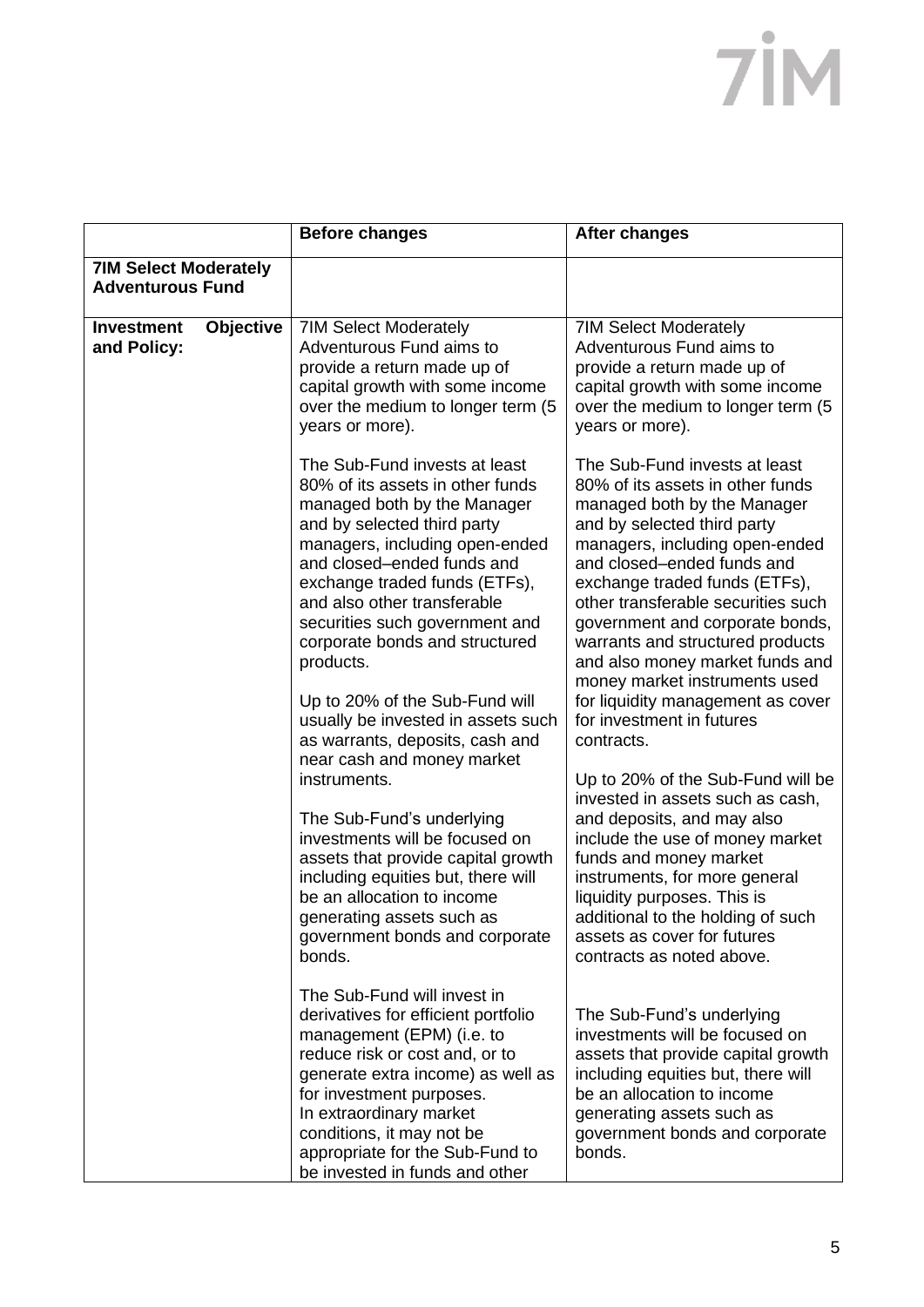| assets as noted above and the<br>Sub-Fund may temporarily invest<br>up to 100% of its total assets in<br>deposits, cash, near cash,<br>treasury bills, government bonds<br>or short-term money market<br>instruments. Examples of<br>extraordinary market conditions<br>include periods of heightened<br>volatility caused by a sudden<br>economic downturn or events<br>such as political unrest, war or<br>bankruptcy of large financial<br>institutions. | The Sub-Fund will invest in<br>derivatives for efficient portfolio<br>management (EPM) (i.e. to<br>reduce risk or cost and, or to<br>generate extra income) as well as<br>for investment purposes.<br>In extraordinary market<br>conditions, it may not be<br>appropriate for the Sub-Fund to<br>be invested in funds and other<br>assets as noted above and the<br>Sub-Fund may temporarily invest<br>up to 100% of its total assets in<br>deposits, cash, near cash,<br>treasury bills, government bonds<br>or short-term money market<br>instruments. Examples of<br>extraordinary market conditions<br>include periods of heightened<br>volatility caused by a sudden<br>economic downturn or events<br>such as political unrest, war or<br>bankruptcy of large financial<br>institutions. |
|-------------------------------------------------------------------------------------------------------------------------------------------------------------------------------------------------------------------------------------------------------------------------------------------------------------------------------------------------------------------------------------------------------------------------------------------------------------|------------------------------------------------------------------------------------------------------------------------------------------------------------------------------------------------------------------------------------------------------------------------------------------------------------------------------------------------------------------------------------------------------------------------------------------------------------------------------------------------------------------------------------------------------------------------------------------------------------------------------------------------------------------------------------------------------------------------------------------------------------------------------------------------|
|                                                                                                                                                                                                                                                                                                                                                                                                                                                             |                                                                                                                                                                                                                                                                                                                                                                                                                                                                                                                                                                                                                                                                                                                                                                                                |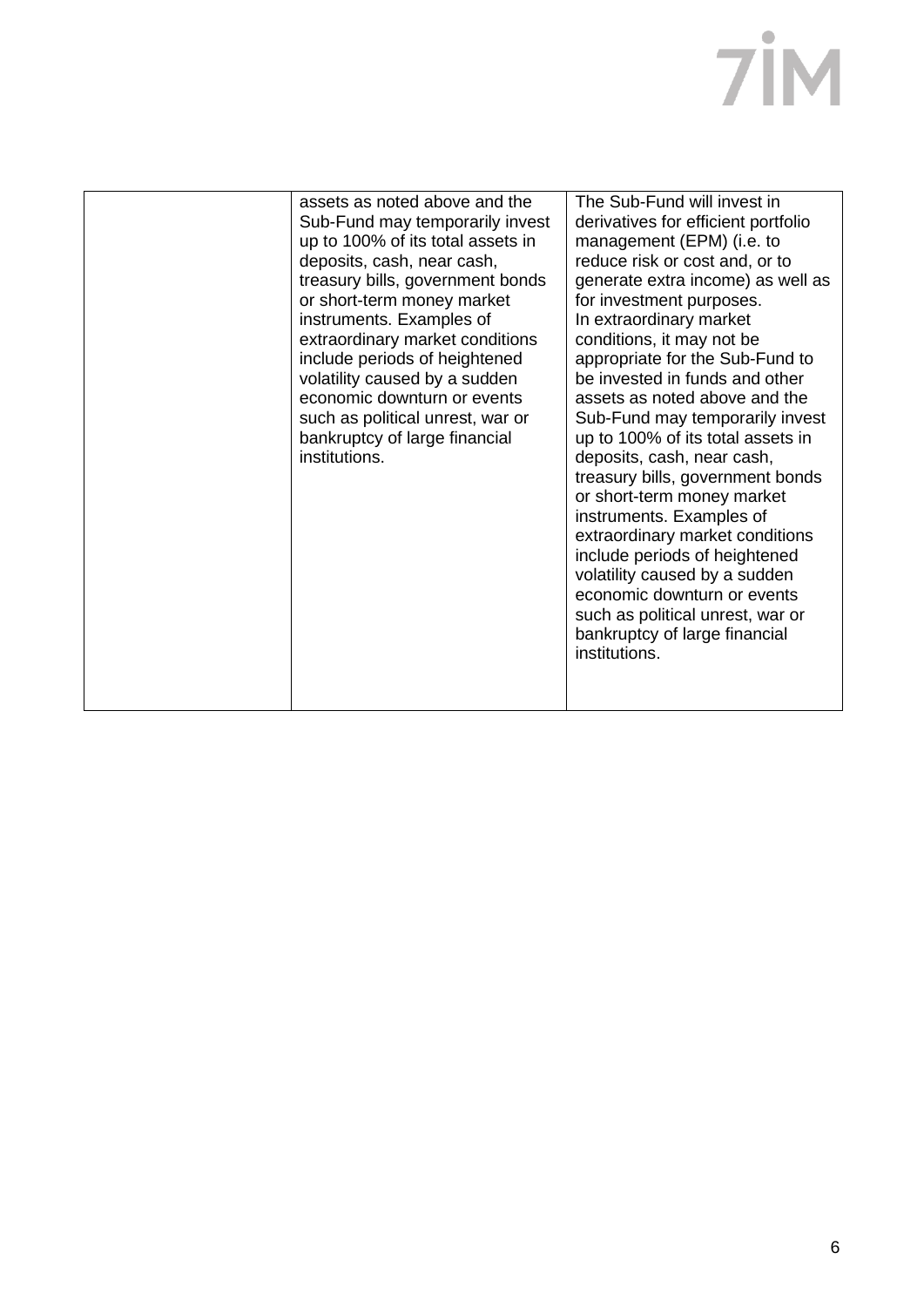|                                              | <b>Before changes</b>                                                                                                                                                                                                                                                                                                                                                                                                                                                                                                                                                                                                                                              | <b>After changes</b>                                                                                                                                                                                                                                                                                                                                                                                                                                                                                                                                                                                                                                                                                                                                                      |
|----------------------------------------------|--------------------------------------------------------------------------------------------------------------------------------------------------------------------------------------------------------------------------------------------------------------------------------------------------------------------------------------------------------------------------------------------------------------------------------------------------------------------------------------------------------------------------------------------------------------------------------------------------------------------------------------------------------------------|---------------------------------------------------------------------------------------------------------------------------------------------------------------------------------------------------------------------------------------------------------------------------------------------------------------------------------------------------------------------------------------------------------------------------------------------------------------------------------------------------------------------------------------------------------------------------------------------------------------------------------------------------------------------------------------------------------------------------------------------------------------------------|
| <b>7IM Select</b><br><b>Adventurous Fund</b> |                                                                                                                                                                                                                                                                                                                                                                                                                                                                                                                                                                                                                                                                    |                                                                                                                                                                                                                                                                                                                                                                                                                                                                                                                                                                                                                                                                                                                                                                           |
| <b>Investment Objective</b><br>and Policy:   | <b>7IM Select Adventurous Fund</b><br>aims to provide capital growth<br>over the medium to longer term (5<br>years or more).                                                                                                                                                                                                                                                                                                                                                                                                                                                                                                                                       | <b>7IM Select Adventurous Fund</b><br>aims to provide capital growth<br>over the medium to longer term (5<br>years or more).                                                                                                                                                                                                                                                                                                                                                                                                                                                                                                                                                                                                                                              |
|                                              | The Sub-Fund invests at least<br>80% of its assets in other funds<br>managed both by the Manager<br>and by selected third party<br>managers, including open-ended<br>and closed-ended funds and<br>exchange traded funds (ETFs),<br>and other transferable securities<br>such as structured products.<br>Up to 20% of the Sub-Fund will<br>usually be invested in assets such<br>as warrants, deposits, cash and<br>near cash and money market<br>instruments.<br>The Sub-Fund's underlying<br>investments will be focused on<br>assets with scope for capital<br>growth including equities.<br>The Sub-Fund will invest in<br>derivatives for efficient portfolio | The Sub-Fund invests at least<br>80% of its assets in other funds<br>managed both by the Manager<br>and by selected third party<br>managers, including open-ended<br>and closed-ended funds and<br>exchange traded funds (ETFs),<br>other transferable securities such<br>as warrants and structured<br>products and also money market<br>funds and money market<br>instruments used for liquidity<br>management as cover for<br>investment in futures contracts.<br>Up to 20% of the Sub-Fund will be<br>invested in assets such as cash,<br>and deposits, and may also<br>include the use of money market<br>funds and money market<br>instruments, for more general<br>liquidity purposes. This is<br>additional to the holding of such<br>assets as cover for futures |
|                                              | management (EPM) (i.e. to<br>reduce risk or cost and, or to<br>generate extra income) as well as                                                                                                                                                                                                                                                                                                                                                                                                                                                                                                                                                                   | contracts as noted above.<br>The Sub-Fund's underlying                                                                                                                                                                                                                                                                                                                                                                                                                                                                                                                                                                                                                                                                                                                    |
|                                              | for investment purposes.<br>In extraordinary market<br>conditions, it may not be<br>appropriate for the Sub-Fund to                                                                                                                                                                                                                                                                                                                                                                                                                                                                                                                                                | investments will be focused on<br>assets with scope for capital<br>growth including equities.                                                                                                                                                                                                                                                                                                                                                                                                                                                                                                                                                                                                                                                                             |
|                                              | be invested in funds and other<br>assets as noted above and the<br>Sub-fund may temporarily invest<br>up to 100% of its total assets in                                                                                                                                                                                                                                                                                                                                                                                                                                                                                                                            | The Sub-Fund will invest in<br>derivatives for efficient portfolio<br>management (EPM) (i.e. to<br>reduce risk or cost and, or to                                                                                                                                                                                                                                                                                                                                                                                                                                                                                                                                                                                                                                         |
|                                              | deposits, cash, near cash,<br>treasury bills, government bonds<br>or short-term money market<br>instruments. Examples of                                                                                                                                                                                                                                                                                                                                                                                                                                                                                                                                           | generate extra income) as well as<br>for investment purposes.<br>In extraordinary market<br>conditions, it may not be                                                                                                                                                                                                                                                                                                                                                                                                                                                                                                                                                                                                                                                     |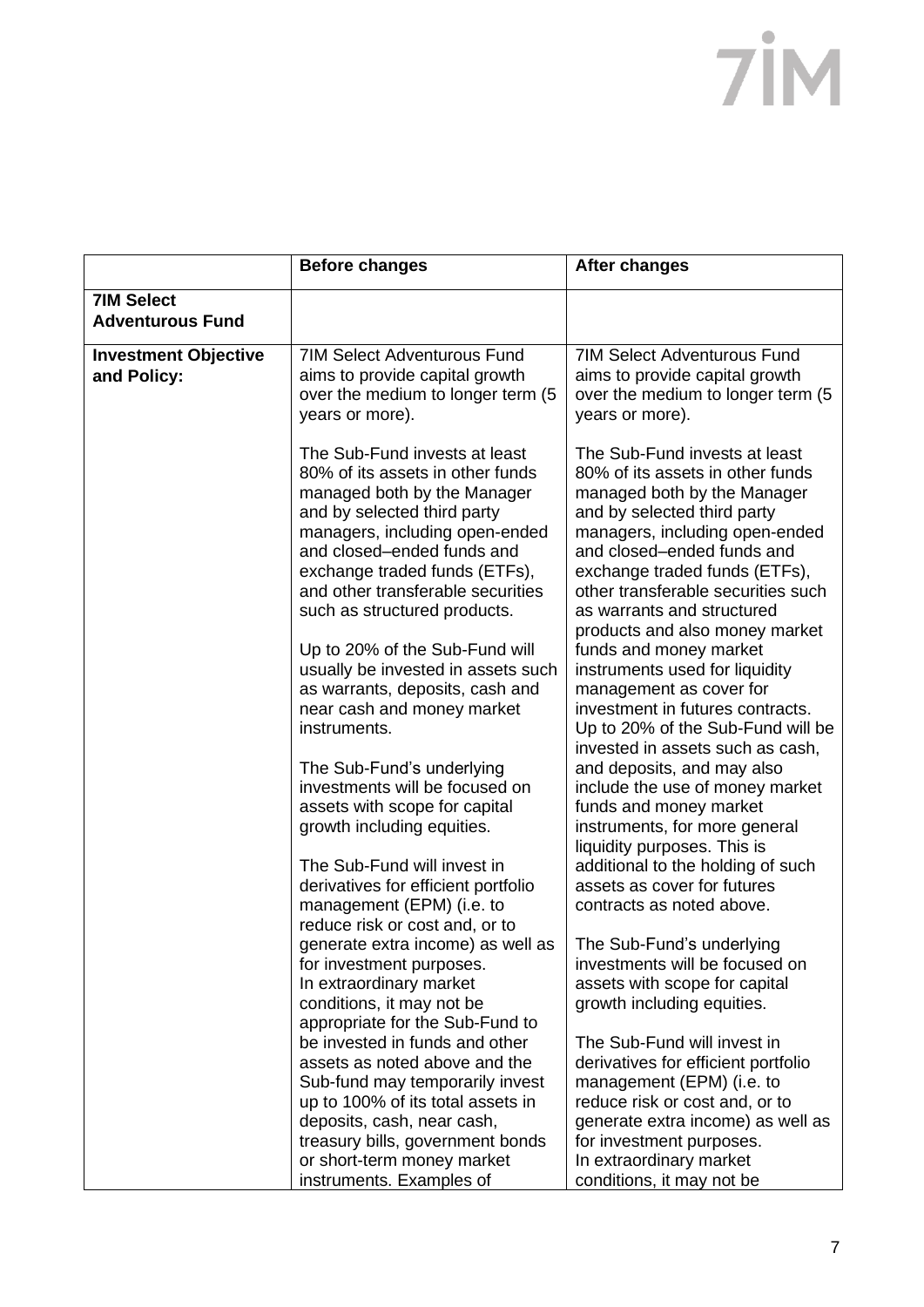| appropriate for the Sub-Fund to<br>extraordinary market conditions<br>include periods of heightened<br>be invested in funds and other<br>volatility caused by a sudden<br>assets as noted above and the<br>economic downturn or events<br>Sub-fund may temporarily invest<br>up to 100% of its total assets in<br>such as political unrest, war or<br>bankruptcy of large financial<br>deposits, cash, near cash,<br>institutions.<br>treasury bills, government bonds<br>or short-term money market<br>instruments. Examples of<br>extraordinary market conditions<br>include periods of heightened<br>volatility caused by a sudden<br>economic downturn or events<br>such as political unrest, war or<br>bankruptcy of large financial<br>institutions. |  |
|------------------------------------------------------------------------------------------------------------------------------------------------------------------------------------------------------------------------------------------------------------------------------------------------------------------------------------------------------------------------------------------------------------------------------------------------------------------------------------------------------------------------------------------------------------------------------------------------------------------------------------------------------------------------------------------------------------------------------------------------------------|--|
|                                                                                                                                                                                                                                                                                                                                                                                                                                                                                                                                                                                                                                                                                                                                                            |  |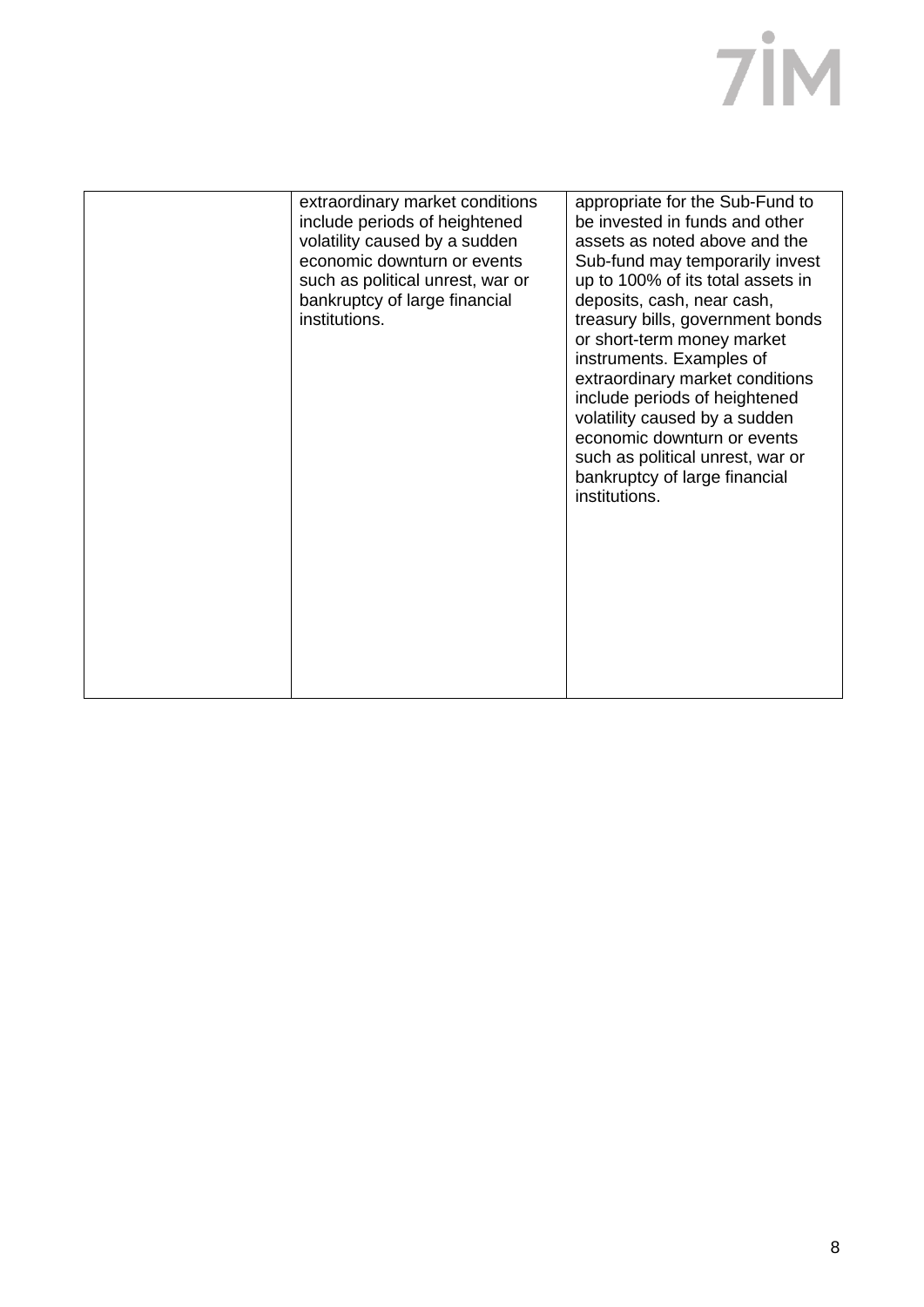|                                            | <b>Before changes</b>                                                                                                                                                                                                                                                                                                                                                                                                                               | <b>After changes</b>                                                                                                                                                                                                                                                                                                                                                                                                                                |
|--------------------------------------------|-----------------------------------------------------------------------------------------------------------------------------------------------------------------------------------------------------------------------------------------------------------------------------------------------------------------------------------------------------------------------------------------------------------------------------------------------------|-----------------------------------------------------------------------------------------------------------------------------------------------------------------------------------------------------------------------------------------------------------------------------------------------------------------------------------------------------------------------------------------------------------------------------------------------------|
| <b>7IM Pathbuilder 1 Fund</b>              |                                                                                                                                                                                                                                                                                                                                                                                                                                                     |                                                                                                                                                                                                                                                                                                                                                                                                                                                     |
| <b>Investment Objective</b><br>and Policy: | 7IM Pathbuilder 1 Fund aims to<br>provide a return of capital and<br>income over the medium to longer<br>term (5 years or more) consistent<br>with its risk profile (as described<br>in the Investment Strategy section<br>below).                                                                                                                                                                                                                  | 7IM Pathbuilder 1 Fund aims to<br>provide a return of capital and<br>income over the medium to longer<br>term (5 years or more) consistent<br>with its risk profile (as described<br>in the Investment Strategy section<br>below).                                                                                                                                                                                                                  |
|                                            | The Sub-Fund's investments and<br>the proportion of its exposure to<br>them will be determined by its risk<br>profile in accordance with its<br>banding (as further described in<br>the Investment Strategy and<br>Benchmark sections below). 7IM<br>Pathbuilder 1 Fund is at the<br>lowest end of the Pathbuilder<br>Funds' risk range.                                                                                                            | The Sub-Fund's investments and<br>the proportion of its exposure to<br>them will be determined by its risk<br>profile in accordance with its<br>banding (as further described in<br>the Investment Strategy and<br>Benchmark sections below). 7IM<br>Pathbuilder 1 Fund is at the<br>lowest end of the Pathbuilder<br>Funds' risk range.                                                                                                            |
|                                            | The Sub-Fund is able to have an<br>exposure of 45% to 90% of its<br>assets to fixed interest securities<br>(including cash gilts and global<br>corporate bonds), primarily<br>through indirect exposure which<br>may be investment grade or sub-<br>investment grade, and 5% to 50%<br>to equities. These exposures are,<br>however, expected to typically be<br>around the middle of the stated<br>ranges.                                         | The Sub-Fund is able to have an<br>exposure of 45% to 90% of its<br>assets to fixed interest securities<br>(including cash gilts and global<br>corporate bonds), primarily<br>through indirect exposure which<br>may be investment grade or sub-<br>investment grade, and 5% to 50%<br>to equities. These exposures are,<br>however, expected to typically be<br>around the middle of the stated<br>ranges.                                         |
|                                            | This exposure will be generated<br>by:<br>indirect investment through<br>collective investment schemes<br>(which may include schemes<br>managed by the ACD or an<br>associate of the ACD), investment<br>trusts, exchange traded funds, or<br>through derivative investments (in<br>this way, the Sub-Fund may gain<br>exposure to asset classes such<br>as property, commodities and<br>private equity); and/or direct<br>investment in a range of | This exposure will be generated<br>by:<br>indirect investment through<br>collective investment schemes<br>(which may include schemes<br>managed by the ACD or an<br>associate of the ACD), investment<br>trusts, exchange traded funds, or<br>through derivative investments (in<br>this way, the Sub-Fund may gain<br>exposure to asset classes such<br>as property, commodities and<br>private equity); and/or direct<br>investment in a range of |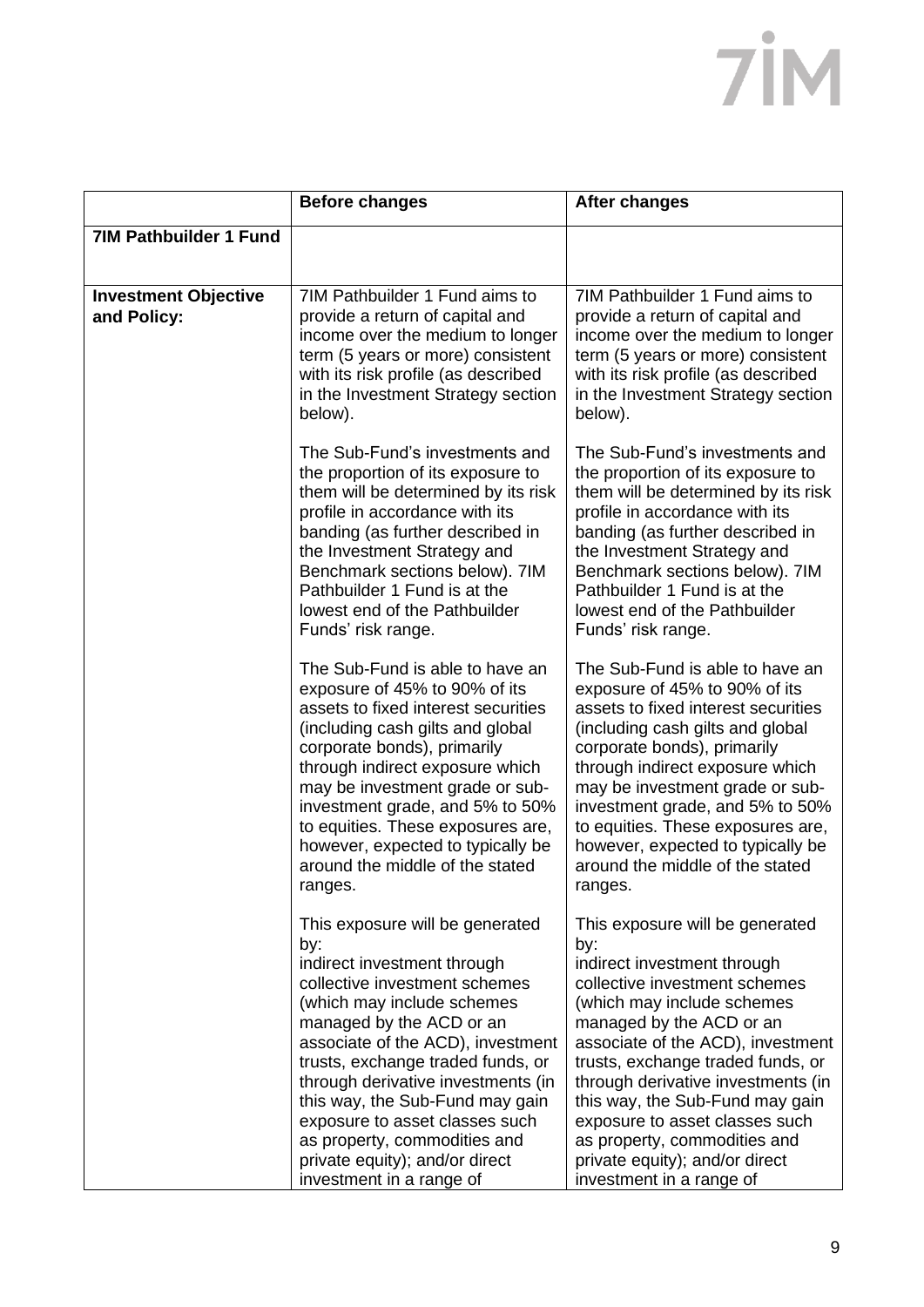| investment grade corporate and                              | investment grade corporate and                          |
|-------------------------------------------------------------|---------------------------------------------------------|
| government bonds.                                           | government bonds and warrants,                          |
|                                                             | and may also be achieved                                |
| It is expected that collective                              | through the use of futures                              |
| investment schemes and                                      | contracts which require cover to                        |
| exchange traded funds held by                               | be held (typically in the form of                       |
| the Sub-Fund will generally be                              | money market funds and money                            |
| managed in accordance with                                  | market instruments).                                    |
| passive strategies designed to                              |                                                         |
| track the performance of                                    | It is expected that collective                          |
| particular indices, market sectors                          | investment schemes and                                  |
| or asset classes.                                           | exchange traded funds held by                           |
|                                                             | the Sub-Fund will generally be                          |
| Up to 20% of the Sub-Fund will                              | managed in accordance with                              |
| be invested in assets such as                               | passive strategies designed to                          |
| cash, deposits, money market                                | track the performance of                                |
| funds and money market<br>instruments, as well as warrants. | particular indices, market sectors<br>or asset classes. |
| In extraordinary market conditions                          |                                                         |
| (such as political unrest,                                  | Up to 20% of the Sub-Fund will be                       |
| economic instability, war, the                              | invested in assets such as cash                         |
| bankruptcy of large financial                               | and deposits, and may also                              |
| institutions or closure of a                                | include the use of money market                         |
| relevant market(s)), the Sub-                               | funds and money market                                  |
| Fund may temporarily invest up to                           | instruments for more general                            |
| 100% of its total assets in                                 | liquidity purposes. This is                             |
| deposits, cash, near cash, money                            | additional to the holding of such                       |
| market funds, treasury bills,                               | assets as cover for futures                             |
| government bonds or short-term                              | contracts as noted above.                               |
| money market instruments.                                   | In extraordinary market conditions                      |
|                                                             | (such as political unrest,                              |
| The Sub-Fund will invest in                                 | economic instability, war, the                          |
| derivatives for efficient portfolio                         | bankruptcy of large financial                           |
| management (EPM) (i.e. to                                   | institutions or closure of a relevant                   |
| reduce risk or cost and, or to                              | market(s)), the Sub-Fund may                            |
| generate extra income). The                                 | temporarily invest up to 100% of                        |
| Sub-Fund may also use                                       | its total assets in deposits, cash,                     |
| derivatives for investment                                  | near cash, money market funds,                          |
| purposes.                                                   | treasury bills, government bonds                        |
|                                                             | or short-term money market                              |
|                                                             | instruments.                                            |
|                                                             |                                                         |
|                                                             | The Sub-Fund will invest in                             |
|                                                             | derivatives for efficient portfolio                     |
|                                                             | management (EPM) (i.e. to                               |
|                                                             | reduce risk or cost and, or to                          |
|                                                             | generate extra income). The                             |
|                                                             | Sub-Fund may also use<br>derivatives for investment     |
|                                                             |                                                         |
|                                                             | purposes.                                               |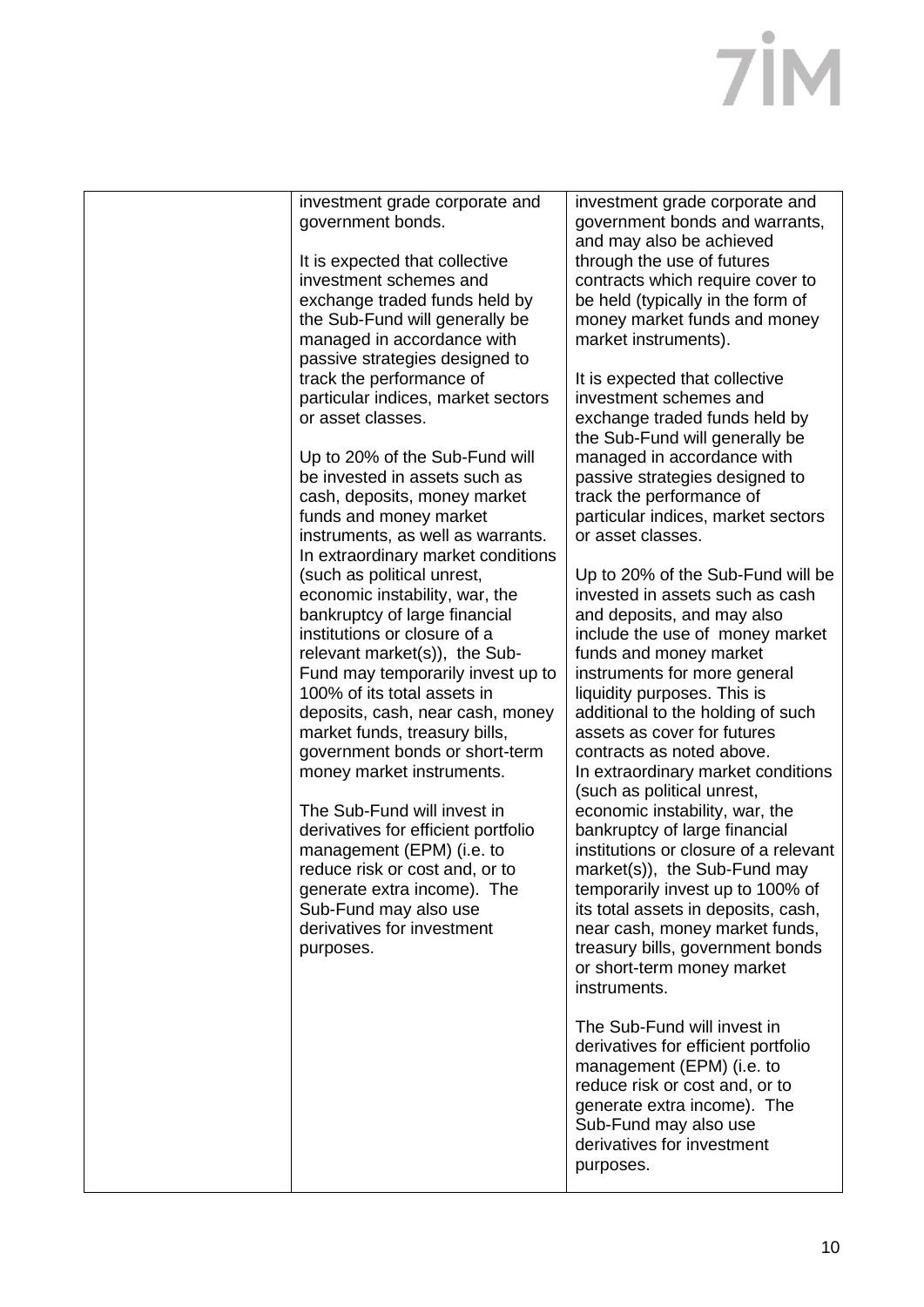|                                            | <b>Before changes</b>                                                                                                                                                                                                                                                                                                                                                                                                                                  | <b>After changes</b>                                                                                                                                                                                                                                                                                                                                                                                                                                   |
|--------------------------------------------|--------------------------------------------------------------------------------------------------------------------------------------------------------------------------------------------------------------------------------------------------------------------------------------------------------------------------------------------------------------------------------------------------------------------------------------------------------|--------------------------------------------------------------------------------------------------------------------------------------------------------------------------------------------------------------------------------------------------------------------------------------------------------------------------------------------------------------------------------------------------------------------------------------------------------|
| <b>7IM Pathbuilder 2 Fund</b>              |                                                                                                                                                                                                                                                                                                                                                                                                                                                        |                                                                                                                                                                                                                                                                                                                                                                                                                                                        |
| <b>Investment Objective</b><br>and Policy: | 7IM Pathbuilder 2 Fund aims to<br>provide a return of capital and<br>income over the medium to<br>longer term (5 years or more)<br>consistent with its risk profile (as<br>described in the Investment<br>Strategy section below).                                                                                                                                                                                                                     | 7IM Pathbuilder 2 Fund aims to<br>provide a return of capital and<br>income over the medium to<br>longer term (5 years or more)<br>consistent with its risk profile (as<br>described in the Investment<br>Strategy section below).                                                                                                                                                                                                                     |
|                                            | The Sub-Fund's investments and<br>the proportion of its exposure to<br>them will be determined by its<br>risk profile in accordance with its<br>banding (as further described in<br>the Investment Strategy and<br>Benchmark sections below). 7IM<br>Pathbuilder 2 Fund is at the<br>lower end of the Pathbuilder<br>Funds' risk range.                                                                                                                | The Sub-Fund's investments and<br>the proportion of its exposure to<br>them will be determined by its<br>risk profile in accordance with its<br>banding (as further described in<br>the Investment Strategy and<br>Benchmark sections below). 7IM<br>Pathbuilder 2 Fund is at the<br>lower end of the Pathbuilder<br>Funds' risk range.                                                                                                                |
|                                            | The Sub-Fund is able to have an<br>exposure of 33% to 73% of its<br>assets to fixed interest securities<br>(including cash gilts and global<br>corporate bonds), primarily<br>through indirect exposure which<br>may be investment grade or sub-<br>investment grade, and 24% to<br>64% to equities. These<br>exposures are, however,<br>expected to typically be around<br>the middle of the stated ranges.                                           | The Sub-Fund is able to have an<br>exposure of 33% to 73% of its<br>assets to fixed interest securities<br>(including cash gilts and global<br>corporate bonds), primarily<br>through indirect exposure which<br>may be investment grade or sub-<br>investment grade, and 24% to<br>64% to equities. These<br>exposures are, however,<br>expected to typically be around<br>the middle of the stated ranges.                                           |
|                                            | This exposure will be generated<br>by:<br>indirect investment through<br>collective investment schemes<br>(which may include schemes<br>managed by the ACD or an<br>associate of the ACD),<br>investment trusts, exchange<br>traded funds, or through<br>derivative investments (in this<br>way, the Sub-Fund may gain<br>exposure to asset classes such<br>as property, commodities and<br>private equity); and/or direct<br>investment in a range of | This exposure will be generated<br>by:<br>indirect investment through<br>collective investment schemes<br>(which may include schemes<br>managed by the ACD or an<br>associate of the ACD),<br>investment trusts, exchange<br>traded funds, or through<br>derivative investments (in this<br>way, the Sub-Fund may gain<br>exposure to asset classes such<br>as property, commodities and<br>private equity); and/or direct<br>investment in a range of |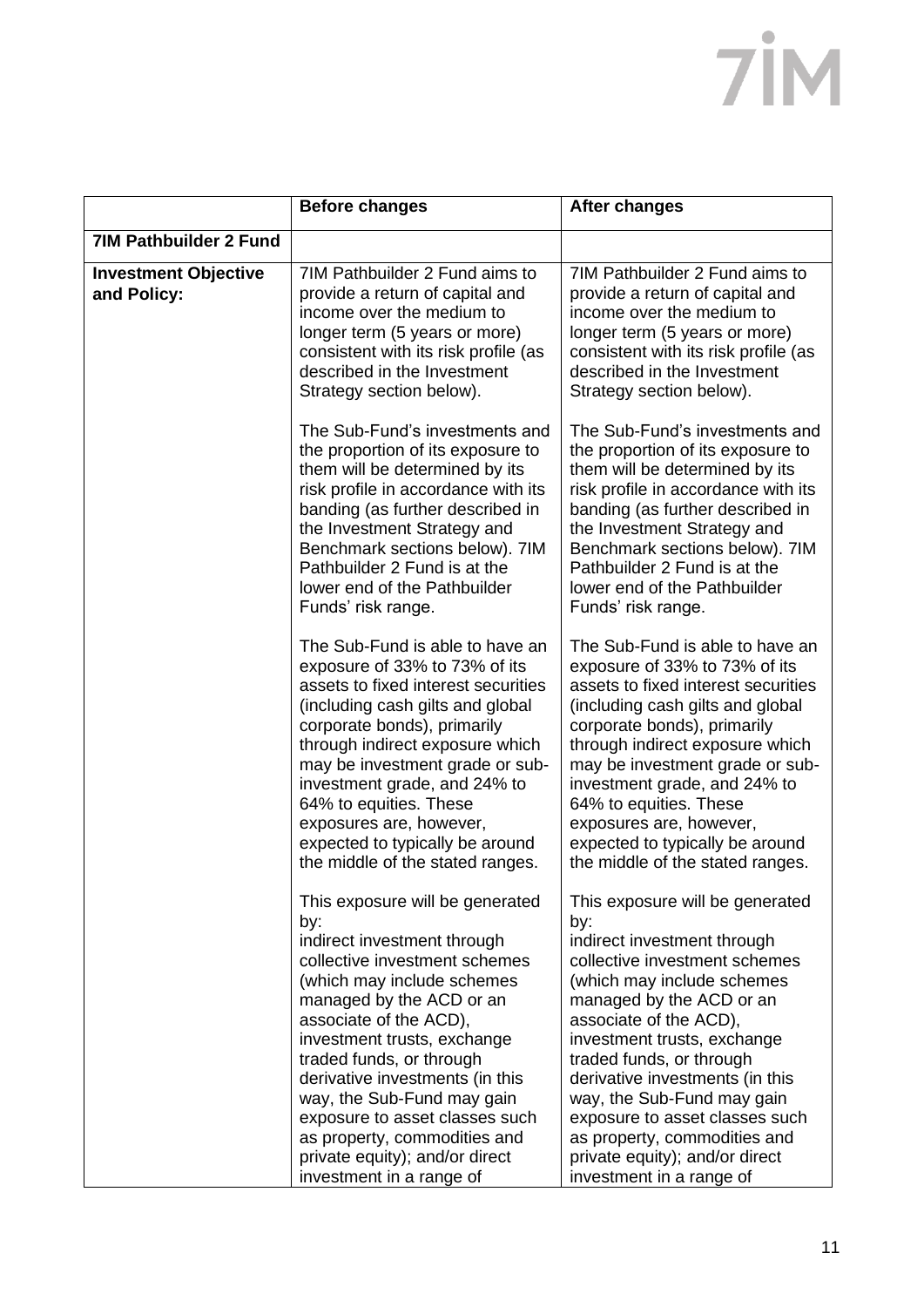| investment grade corporate and<br>government bonds.                                                                                                                                                                                                                                                                                                                                                           | investment grade corporate and<br>government bonds and warrants,<br>and may also be achieved                                                                                                                                                                                                                                                                                       |
|---------------------------------------------------------------------------------------------------------------------------------------------------------------------------------------------------------------------------------------------------------------------------------------------------------------------------------------------------------------------------------------------------------------|------------------------------------------------------------------------------------------------------------------------------------------------------------------------------------------------------------------------------------------------------------------------------------------------------------------------------------------------------------------------------------|
| It is expected that collective<br>investment schemes and<br>exchange traded funds held by<br>the Sub-Fund will generally be<br>managed in accordance with<br>passive strategies designed to<br>track the performance of                                                                                                                                                                                       | through the use of futures<br>contracts which require cover to<br>be held (typically in the form of<br>money market funds and money<br>market instruments.<br>It is expected that collective                                                                                                                                                                                       |
| particular indices, market sectors<br>or asset classes).                                                                                                                                                                                                                                                                                                                                                      | investment schemes and<br>exchange traded funds held by<br>the Sub-Fund will generally be                                                                                                                                                                                                                                                                                          |
| Up to 20% of the Sub-Fund will<br>be invested in assets such as<br>cash, deposits, money market<br>funds and money market<br>instruments, as well as warrants.                                                                                                                                                                                                                                                | managed in accordance with<br>passive strategies designed to<br>track the performance of<br>particular indices, market sectors<br>or asset classes).                                                                                                                                                                                                                               |
| In extraordinary market<br>conditions (such as political<br>unrest, economic instability, war,<br>the bankruptcy of large financial<br>institutions or closure of a<br>relevant market(s)), the Sub-<br>Fund may temporarily invest up<br>to 100% of its total assets in<br>deposits, cash, near cash,<br>money market funds, treasury<br>bills, government bonds or short-<br>term money market instruments. | Up to 20% of the Sub-Fund will<br>be invested in assets such as<br>cash and deposits, and may also<br>include the use of money market<br>funds and money market<br>instruments for more general<br>liquidity purposes. This is<br>additional to the holding of such<br>assets as cover for futures<br>contracts as noted above.<br>In extraordinary market                         |
| The Sub-Fund will invest in<br>derivatives for efficient portfolio<br>management (EPM) (i.e. to<br>reduce risk or cost and, or to<br>generate extra income). The<br>Sub-Fund may also use<br>derivatives for investment<br>purposes.                                                                                                                                                                          | conditions (such as political<br>unrest, economic instability, war,<br>the bankruptcy of large financial<br>institutions or closure of a<br>relevant market(s)), the Sub-<br>Fund may temporarily invest up<br>to 100% of its total assets in<br>deposits, cash, near cash,<br>money market funds, treasury<br>bills, government bonds or short-<br>term money market instruments. |
|                                                                                                                                                                                                                                                                                                                                                                                                               | The Sub-Fund will invest in<br>derivatives for efficient portfolio<br>management (EPM) (i.e. to<br>reduce risk or cost and, or to<br>generate extra income). The<br>Sub-Fund may also use<br>derivatives for investment<br>purposes.                                                                                                                                               |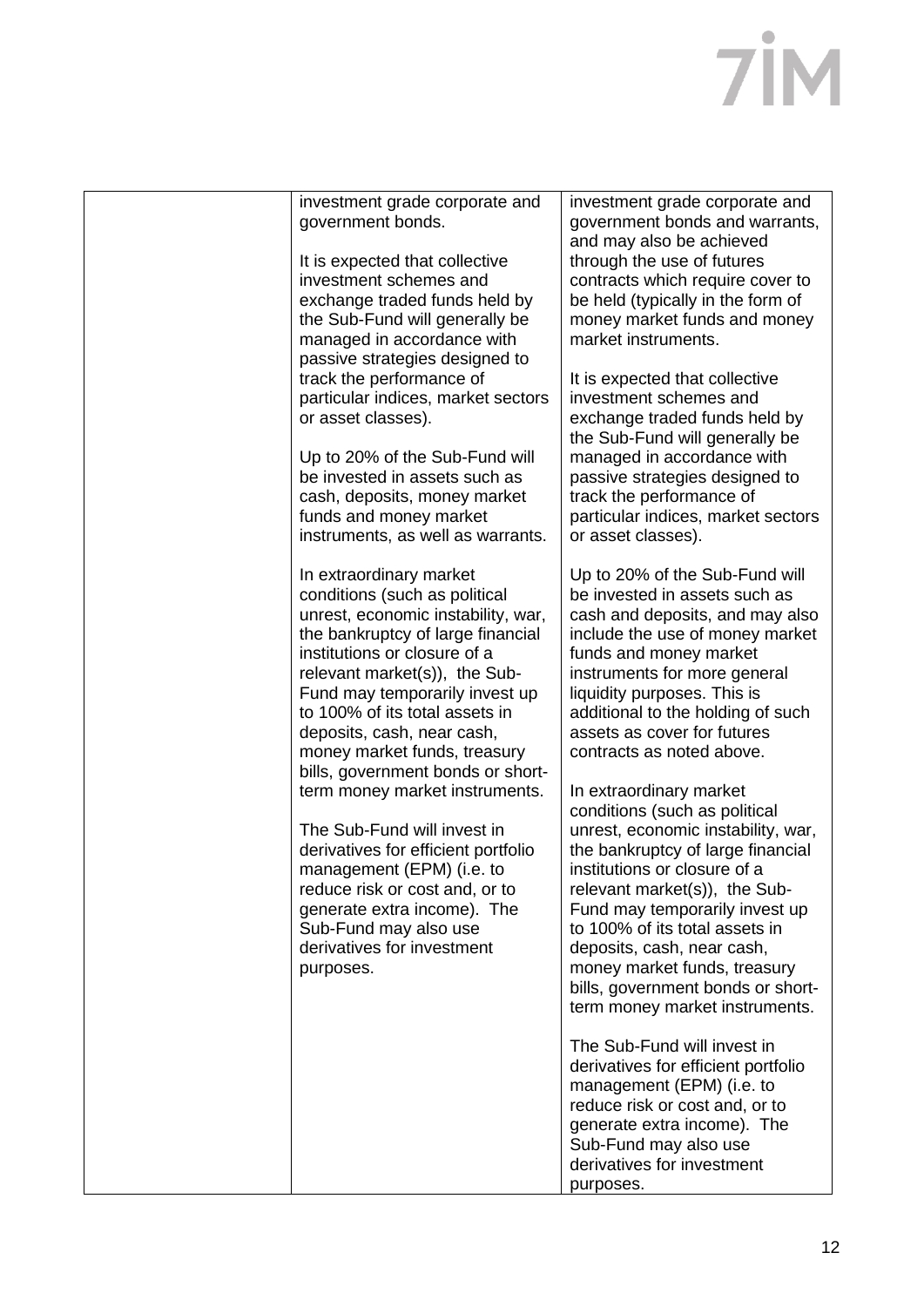|                               | <b>Before changes</b>                                                                                                                                                                                                                                                                                                                                                                                                                                                                                   | <b>After changes</b>                                                                                                                                                                                                                                                                                                                                                                                                                                                                                   |
|-------------------------------|---------------------------------------------------------------------------------------------------------------------------------------------------------------------------------------------------------------------------------------------------------------------------------------------------------------------------------------------------------------------------------------------------------------------------------------------------------------------------------------------------------|--------------------------------------------------------------------------------------------------------------------------------------------------------------------------------------------------------------------------------------------------------------------------------------------------------------------------------------------------------------------------------------------------------------------------------------------------------------------------------------------------------|
| <b>7IM Pathbuilder 3 Fund</b> | 7IM Pathbuilder 3 Fund aims to<br>provide a return of capital and<br>income over the medium to longer<br>term (5 years or more) consistent<br>with its risk profile (as described in<br>the Investment Strategy section<br>below).                                                                                                                                                                                                                                                                      | 7IM Pathbuilder 3 Fund aims to<br>provide a return of capital and<br>income over the medium to longer<br>term (5 years or more) consistent<br>with its risk profile (as described in<br>the Investment Strategy section<br>below).                                                                                                                                                                                                                                                                     |
|                               | The Sub-Fund's investments and<br>the proportion of its exposure to<br>them will be determined by its risk<br>profile in accordance with its<br>banding (as further described in<br>the Investment Strategy and<br>Benchmark sections below). 7IM<br>Pathbuilder 3 Fund is at the upper<br>end of the Pathbuilder Funds' risk<br>range.                                                                                                                                                                 | The Sub-Fund's investments and<br>the proportion of its exposure to<br>them will be determined by its risk<br>profile in accordance with its<br>banding (as further described in<br>the Investment Strategy and<br>Benchmark sections below). 7IM<br>Pathbuilder 3 Fund is at the upper<br>end of the Pathbuilder Funds' risk<br>range.                                                                                                                                                                |
|                               | The Sub-Fund is able to have an<br>exposure of 44% to 84% of its<br>assets to equities and 14% to 54%<br>to fixed interest securities<br>(including cash gilts and global<br>corporate bonds), primarily<br>through indirect exposure which<br>may be investment grade or sub-<br>investment grade. These<br>exposures are, however, expected<br>to typically be around the middle of<br>the stated ranges.                                                                                             | The Sub-Fund is able to have an<br>exposure of 44% to 84% of its<br>assets to equities and 14% to 54%<br>to fixed interest securities<br>(including cash gilts and global<br>corporate bonds), primarily<br>through indirect exposure which<br>may be investment grade or sub-<br>investment grade. These<br>exposures are, however, expected<br>to typically be around the middle of<br>the stated ranges.                                                                                            |
|                               | This exposure will be generated<br>by:<br>indirect investment through<br>collective investment schemes<br>(which may include schemes<br>managed by the ACD or an<br>associate of the ACD), investment<br>trusts, exchange traded funds, or<br>through derivative investments (in<br>this way, the Sub-Fund may gain<br>exposure to asset classes such as<br>property, commodities and private<br>equity); and/or direct investment in<br>a range of investment grade<br>corporate and government bonds. | This exposure will be generated<br>by:<br>indirect investment through<br>collective investment schemes<br>(which may include schemes<br>managed by the ACD or an<br>associate of the ACD), investment<br>trusts, exchange traded funds, or<br>through derivative investments (in<br>this way, the Sub-Fund may gain<br>exposure to asset classes such as<br>property, commodities and private<br>equity); and/or direct investment in<br>a range of investment grade<br>corporate and government bonds |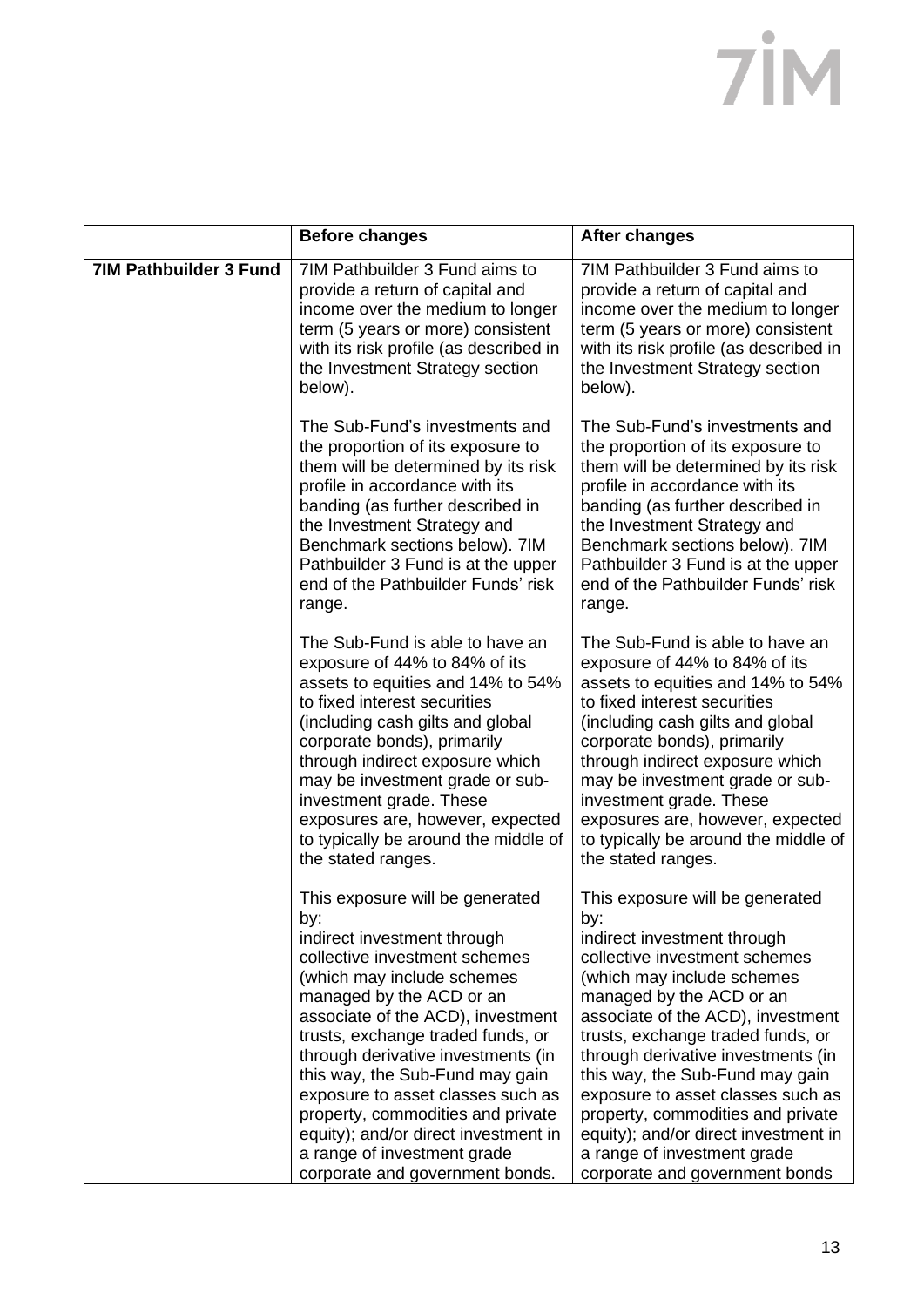| It is expected that collective<br>investment schemes and<br>exchange traded funds held by the<br>Sub-Fund will generally be<br>managed in accordance with<br>passive strategies designed to<br>track the performance of particular<br>indices, market sectors or asset<br>classes.<br>Up to 20% of the Sub-Fund will be<br>invested in assets such as cash,<br>deposits, money market funds and<br>money market instruments, as well<br>as warrants.<br>In extraordinary market conditions<br>(such as political unrest, economic<br>instability, war, the bankruptcy of<br>large financial institutions or<br>closure of a relevant market(s)),<br>the Sub-Fund may temporarily<br>invest up to 100% of its total<br>assets in deposits, cash, near<br>cash, money market funds,<br>treasury bills, government bonds<br>or short-term money market<br>instruments.<br>The Sub-Fund will invest in<br>derivatives for efficient portfolio<br>management (EPM) (i.e. to reduce<br>risk or cost and, or to generate<br>extra income). The Sub-Fund may<br>also invest in derivatives for<br>investment purposes. | and warrants, and may also be<br>achieved through the use of<br>futures contracts which require<br>cover to be held (typically in the<br>form of money market funds and<br>money market instruments.<br>It is expected that collective<br>investment schemes and<br>exchange traded funds held by the<br>Sub-Fund will generally be<br>managed in accordance with<br>passive strategies designed to<br>track the performance of particular<br>indices, market sectors or asset<br>classes.<br>Up to 20% of the Sub-Fund will be<br>invested in assets such as cash<br>and deposits, and may also<br>include the use of money market<br>funds and money market<br>instruments for more general<br>liquidity purposes. This is<br>additional to the holding of such<br>assets as cover for futures<br>contracts as noted above.<br>In extraordinary market conditions<br>(such as political unrest, economic<br>instability, war, the bankruptcy of<br>large financial institutions or<br>closure of a relevant market(s)),<br>the Sub-Fund may temporarily<br>invest up to 100% of its total<br>assets in deposits, cash, near<br>cash, money market funds,<br>treasury bills, government bonds<br>or short-term money market<br>instruments.<br>The Sub-Fund will invest in<br>derivatives for efficient portfolio<br>management (EPM) (i.e. to reduce<br>risk or cost and, or to generate<br>extra income). The Sub-Fund may<br>also invest in derivatives for<br>investment purposes. |
|----------------------------------------------------------------------------------------------------------------------------------------------------------------------------------------------------------------------------------------------------------------------------------------------------------------------------------------------------------------------------------------------------------------------------------------------------------------------------------------------------------------------------------------------------------------------------------------------------------------------------------------------------------------------------------------------------------------------------------------------------------------------------------------------------------------------------------------------------------------------------------------------------------------------------------------------------------------------------------------------------------------------------------------------------------------------------------------------------------------|-----------------------------------------------------------------------------------------------------------------------------------------------------------------------------------------------------------------------------------------------------------------------------------------------------------------------------------------------------------------------------------------------------------------------------------------------------------------------------------------------------------------------------------------------------------------------------------------------------------------------------------------------------------------------------------------------------------------------------------------------------------------------------------------------------------------------------------------------------------------------------------------------------------------------------------------------------------------------------------------------------------------------------------------------------------------------------------------------------------------------------------------------------------------------------------------------------------------------------------------------------------------------------------------------------------------------------------------------------------------------------------------------------------------------------------------------------------------------------------------|
|                                                                                                                                                                                                                                                                                                                                                                                                                                                                                                                                                                                                                                                                                                                                                                                                                                                                                                                                                                                                                                                                                                                |                                                                                                                                                                                                                                                                                                                                                                                                                                                                                                                                                                                                                                                                                                                                                                                                                                                                                                                                                                                                                                                                                                                                                                                                                                                                                                                                                                                                                                                                                         |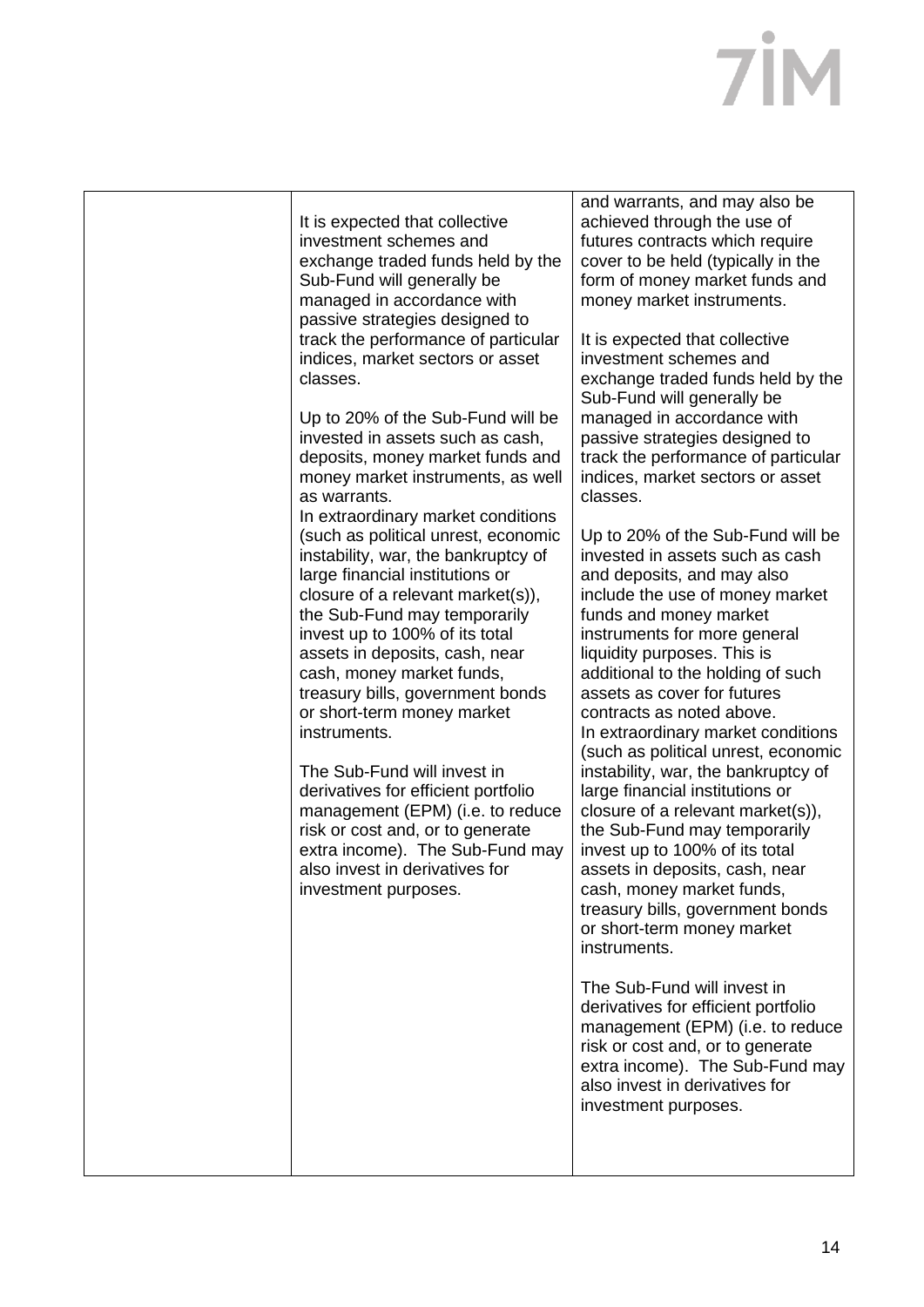|                                            | <b>Before changes</b>                                                                                                                                                                                                                                                                                                                                                                                       | <b>After changes</b>                                                                                                                                                                                                                                                                                                                                                                                        |
|--------------------------------------------|-------------------------------------------------------------------------------------------------------------------------------------------------------------------------------------------------------------------------------------------------------------------------------------------------------------------------------------------------------------------------------------------------------------|-------------------------------------------------------------------------------------------------------------------------------------------------------------------------------------------------------------------------------------------------------------------------------------------------------------------------------------------------------------------------------------------------------------|
| <b>7IM Pathbuilder 4 Fund</b>              |                                                                                                                                                                                                                                                                                                                                                                                                             |                                                                                                                                                                                                                                                                                                                                                                                                             |
| <b>Investment Objective</b><br>and Policy: | 7IM Pathbuilder 4 Fund aims to<br>provide a return of capital and<br>income over the medium to longer<br>term (5 years or more) consistent<br>with its risk profile (as described in<br>the Investment Strategy section<br>below).                                                                                                                                                                          | 7IM Pathbuilder 4 Fund aims to<br>provide a return of capital and<br>income over the medium to longer<br>term (5 years or more) consistent<br>with its risk profile (as described in<br>the Investment Strategy section<br>below).                                                                                                                                                                          |
|                                            | The Sub-Fund's investments and<br>the proportion of its exposure to<br>them will be determined by its risk<br>profile in accordance with its<br>banding (as further described in<br>the Investment Strategy and<br>Benchmark sections below). 7IM<br>Pathbuilder 4 Fund is at the<br>highest end of the Pathbuilder<br>Funds' risk range.                                                                   | The Sub-Fund's investments and<br>the proportion of its exposure to<br>them will be determined by its risk<br>profile in accordance with its<br>banding (as further described in<br>the Investment Strategy and<br>Benchmark sections below). 7IM<br>Pathbuilder 4 Fund is at the<br>highest end of the Pathbuilder<br>Funds' risk range.                                                                   |
|                                            | The Sub-Fund is able to have an<br>exposure of 73% to 100% of its<br>assets to equities and 0% to 25%<br>to fixed interest securities<br>(including cash gilts and global<br>corporate bonds), primarily<br>through indirect exposure which<br>may be investment grade or sub-<br>investment grade. These<br>exposures are, however, expected<br>to typically be around the middle of<br>the stated ranges. | The Sub-Fund is able to have an<br>exposure of 73% to 100% of its<br>assets to equities and 0% to 25%<br>to fixed interest securities<br>(including cash gilts and global<br>corporate bonds), primarily<br>through indirect exposure which<br>may be investment grade or sub-<br>investment grade. These<br>exposures are, however, expected<br>to typically be around the middle of<br>the stated ranges. |
|                                            | This exposure will be generated<br>by:<br>indirect investment through<br>collective investment schemes<br>(which may include schemes<br>managed by the ACD or an<br>associate of the ACD), investment                                                                                                                                                                                                       | This exposure will be generated<br>by:<br>indirect investment through<br>collective investment schemes<br>(which may include schemes<br>managed by the ACD or an<br>associate of the ACD), investment                                                                                                                                                                                                       |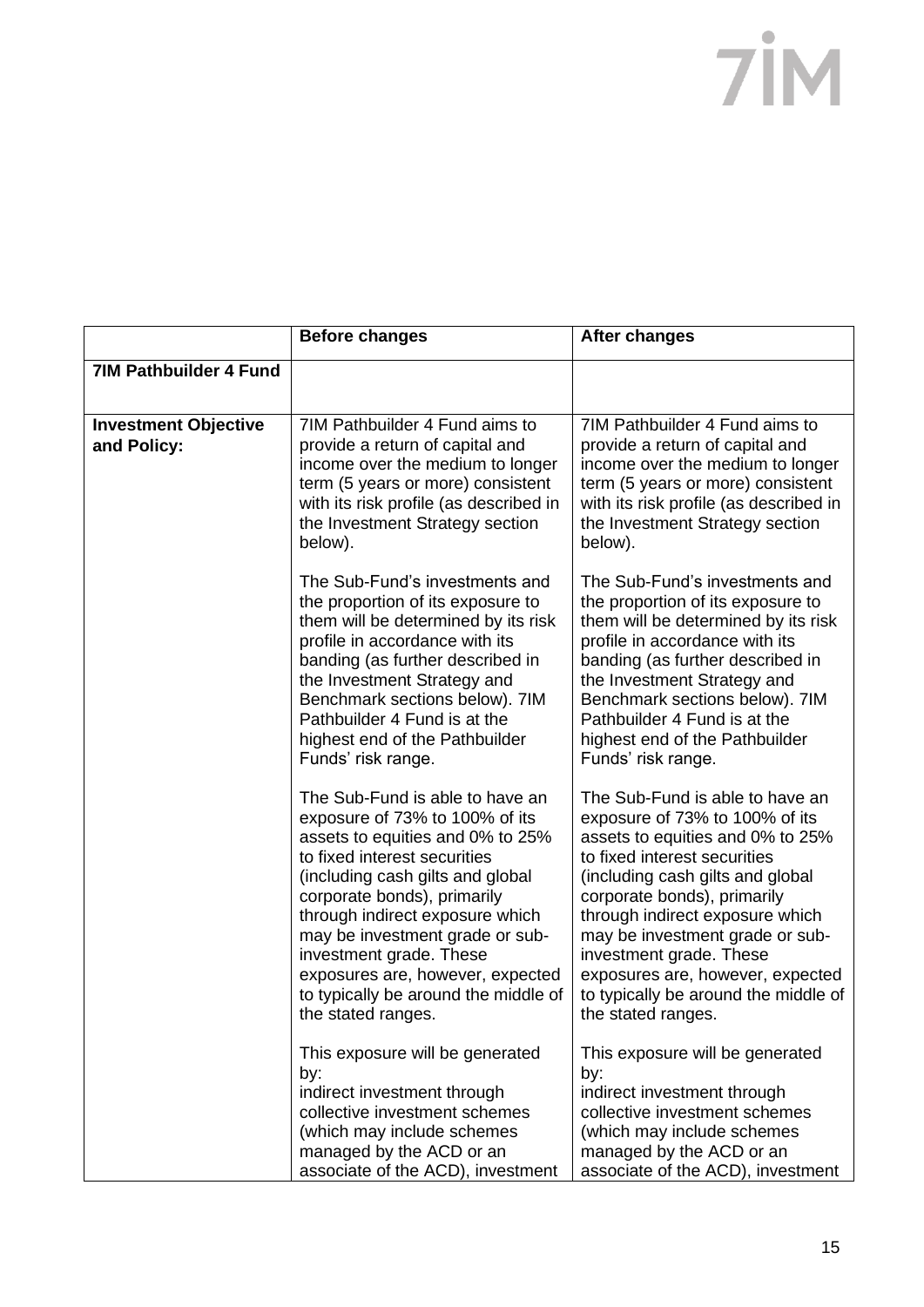| trusts, exchange traded funds, or<br>through derivative investments (in<br>this way, the Sub-Fund may gain<br>exposure to asset classes such as<br>property, commodities and private<br>equity); and/or direct investment in<br>a range of investment grade<br>corporate and government bonds.<br>It is expected that collective<br>investment schemes and<br>exchange traded funds held by the<br>Sub-Fund will generally be<br>managed in accordance with | trusts, exchange traded funds, or<br>through derivative investments (in<br>this way, the Sub-Fund may gain<br>exposure to asset classes such as<br>property, commodities and private<br>equity); and/or direct investment in<br>a range of investment grade<br>corporate and government bonds<br>and warrants, and may also be<br>achieved through the use of<br>futures contracts which require<br>cover to be held (typically in the<br>form of money market funds and<br>money market instruments. |
|-------------------------------------------------------------------------------------------------------------------------------------------------------------------------------------------------------------------------------------------------------------------------------------------------------------------------------------------------------------------------------------------------------------------------------------------------------------|-------------------------------------------------------------------------------------------------------------------------------------------------------------------------------------------------------------------------------------------------------------------------------------------------------------------------------------------------------------------------------------------------------------------------------------------------------------------------------------------------------|
| passive strategies designed to<br>track the performance of particular<br>indices, market sectors or asset<br>classes.                                                                                                                                                                                                                                                                                                                                       | It is expected that collective<br>investment schemes and<br>exchange traded funds held by the<br>Sub-Fund will generally be                                                                                                                                                                                                                                                                                                                                                                           |
| Up to 20% of the Sub-Fund will be<br>invested in assets such as cash,<br>deposits, money market funds and<br>money market instruments, as well<br>as warrants.                                                                                                                                                                                                                                                                                              | managed in accordance with<br>passive strategies designed to<br>track the performance of particular<br>indices, market sectors or asset<br>classes.                                                                                                                                                                                                                                                                                                                                                   |
| In extraordinary market conditions<br>(such as political unrest economic<br>instability, war, the bankruptcy of<br>large financial institutions or<br>closure of a relevant market(s)),<br>the Sub-Fund may temporarily<br>invest up to 100% of its total<br>assets in deposits, cash, near<br>cash, money market funds,<br>treasury bills, government bonds<br>or short-term money market<br>instruments.                                                  | Up to 20% of the Sub-Fund will be<br>invested in assets such as cash<br>and deposits, and may also<br>include the use of money market<br>funds and money market<br>instruments for more general<br>liquidity purposes. This is<br>additional to the holding of such<br>assets as cover for futures<br>contracts as noted above.<br>In extraordinary market conditions                                                                                                                                 |
| The Sub-Fund will invest in<br>derivatives for efficient portfolio<br>management (EPM) (i.e. to reduce<br>risk or cost and, or to generate<br>extra income). The Sub-Fund may<br>also invest in derivatives for<br>investment purposes.                                                                                                                                                                                                                     | (such as political unrest economic<br>instability, war, the bankruptcy of<br>large financial institutions or<br>closure of a relevant market(s)),<br>the Sub-Fund may temporarily<br>invest up to 100% of its total<br>assets in deposits, cash, near<br>cash, money market funds,<br>treasury bills, government bonds<br>or short-term money market<br>instruments.                                                                                                                                  |
|                                                                                                                                                                                                                                                                                                                                                                                                                                                             | The Sub-Fund will invest in<br>derivatives for efficient portfolio<br>management (EPM) (i.e. to reduce                                                                                                                                                                                                                                                                                                                                                                                                |